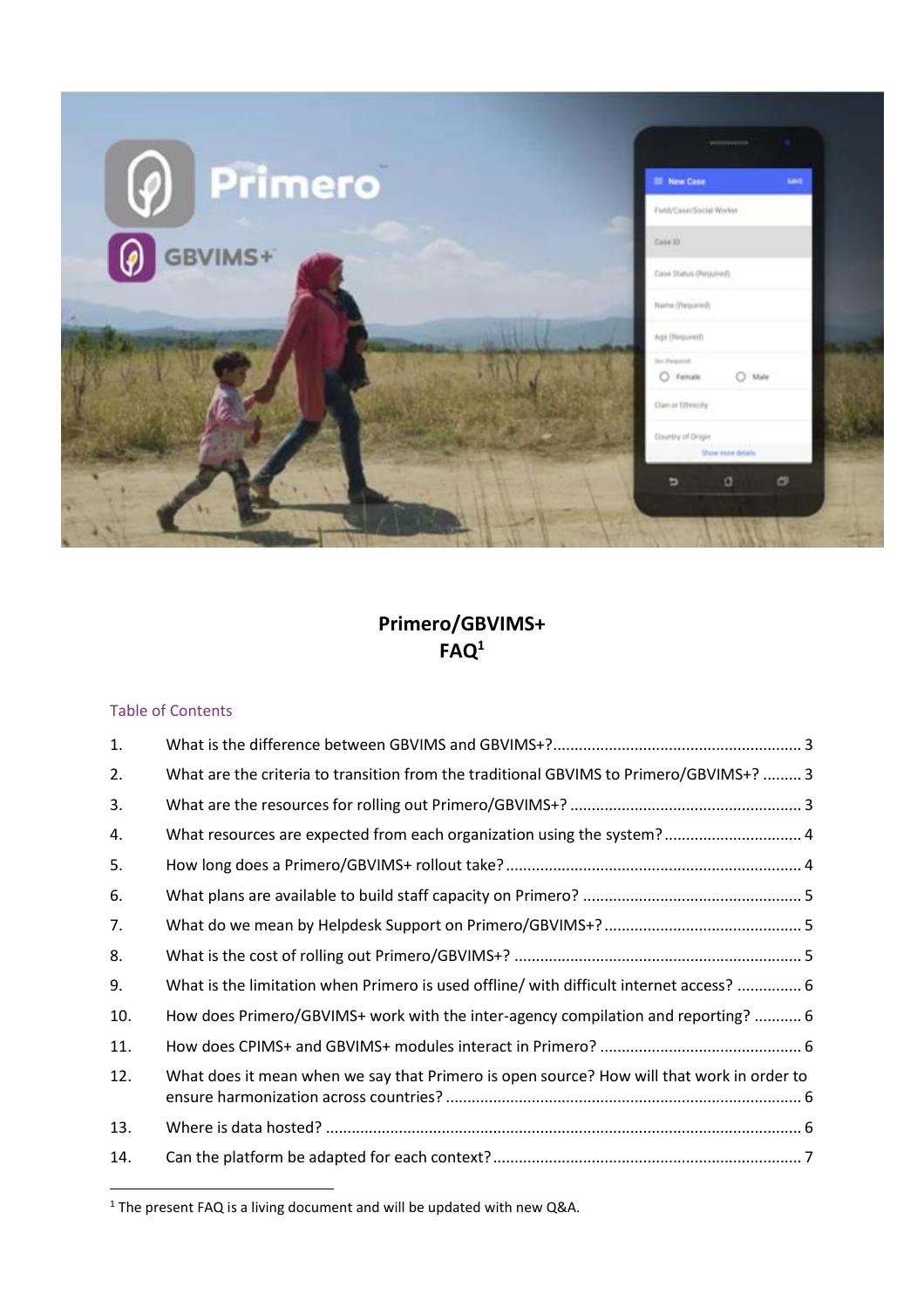| 15. |                                                                                      |  |
|-----|--------------------------------------------------------------------------------------|--|
| 16. |                                                                                      |  |
| 17. | How will Primero/GBVIMS+ improve my daily tasks working in an organization providing |  |
| 18. |                                                                                      |  |
| 19. |                                                                                      |  |
| 20. |                                                                                      |  |
| 21. |                                                                                      |  |
| 22. | Is there any online resources and training modules on Primero/GBVIMS+?  8            |  |
| 23. | I am interested in rolling out Primero/GBVIMS+ in my context, how can I proceed? 9   |  |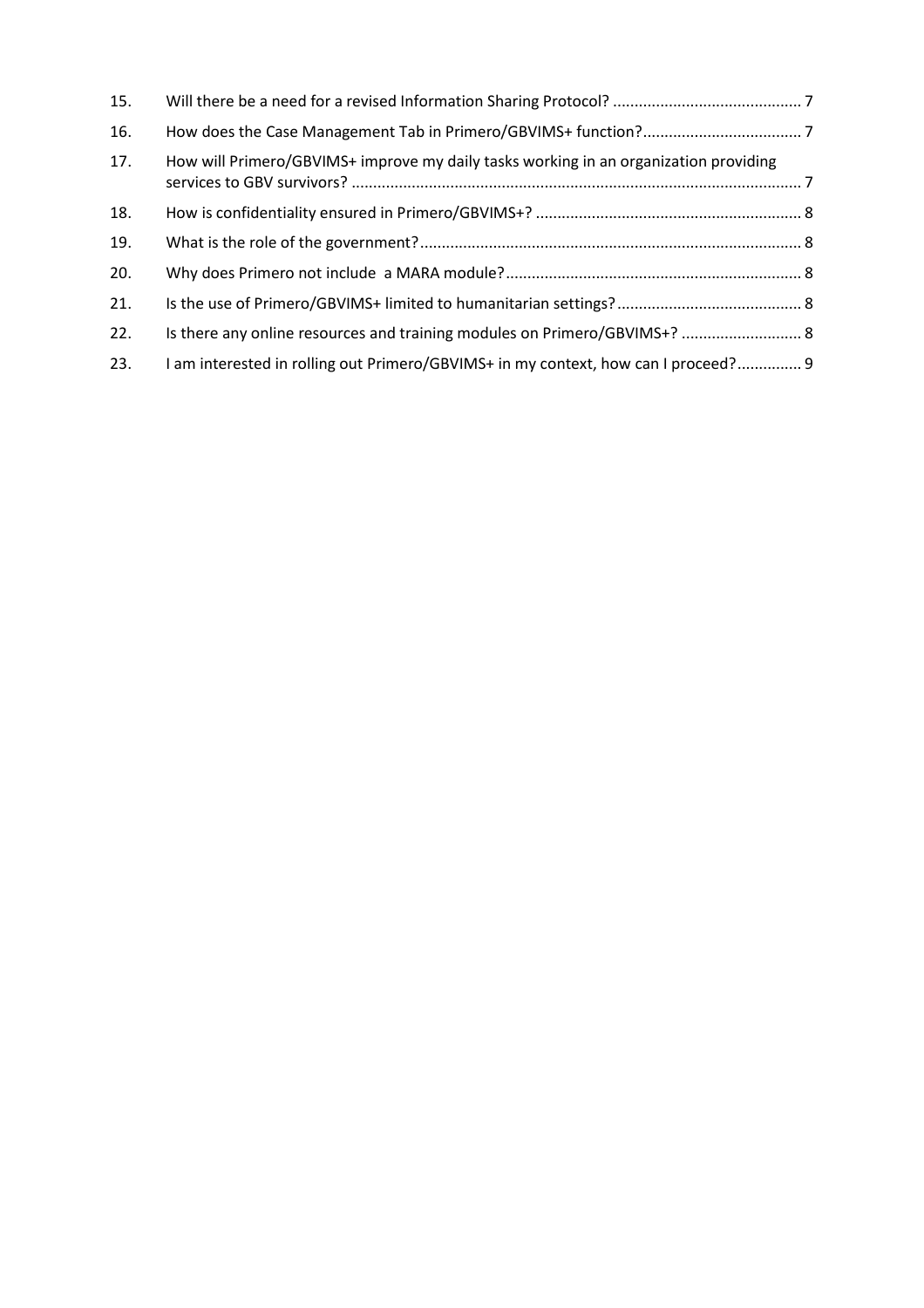## **1. What is the difference between GBVIMS and GBVIMS+?**

<span id="page-2-0"></span>The good news is a lot will stay the same! If you're already using the GBVIMS, you already have a leg up. The core tools of the system remain – for the most part. The *intake and consent form*, *classification tool*, and *the information sharing protocol* will remain unchanged. However, the flow of data and use of the *incident recorder* will change, but even that tool will remain in use. The primary change will be in **data entry**. Instead of entering information from the intake form into the *incident recorder*, information will be entered into the GBVIMS+ module of the Primero platform. The information entered by casework staff into GBVIMS+ will eventually be exported into the *incident recorder* for analysis and inter-agency data sharing. It may be that in the future, other third party analysis tools can be used for analysis and reporting or that that functionality will be strengthened in the GBVIMS, but currently, exporting to the *incident recorder* allows the least disruption in our analysis and inter-agency data sharing practices.

- Therefore, the traditional GBVIMS and Primero/GBVIMS+ can work together well and therefore allow for a phased rollout.
- Training on Primero/GBVIMS+ to end-users already using GBVIMS is straight forward.

## **2. What are the criteria to transition from the traditional GBVIMS to Primero/GBVIMS+?**

<span id="page-2-1"></span>The criteria previously applied to GBVIMS rollout are still valid for Primero/GBVIMS+. In addition, due to new features andtechnology requirements, Primero/GBVIMS+ includes further criteria:

- **Provision of quality case management**, PSS or health services to GBV survivors; For the purpose of assessing this criterion, an assessment tool of quality service provision is currently under development by the Global Team.
- **Provision of services to more than 50 survivors** per three-month period, demonstrating that the organization works in help-seeking communities. Although this criterion is not exclusionary, it can help organizations to assess whether, based on their caseload, the adoption of a new information management system is justified.
- **Necessary infrastructure or budget** for the roll out of the GBVIMS+ (i.e. computers, secure offices, internet connectivity, printing facilities. pleasesee resources list)
- **Senior management's commitment** within each organization to implement a data management system and adhere to implementation plan;
- **Stable internet connection** in offices where data entry is done or at least periodic access to internet connection.

### **3. What are the resources for rolling out Primero/GBVIMS+?**

<span id="page-2-2"></span>The resources needed to rollout Primero/GBVIMS+ can be divided in four categories, namely:

- **Hardware and connectivity**: There should be computer or mobile devices available depending on whether you will be using the mobile version of Primero/GBVIMS+ in your context. You also need to have access to internet, at least on periodic basis in order to sync data to your web application.
- **Human resources and staff capacity**: In order to rollout Primero/GBVIMS+, IT support needs to be available at your organization or at the inter-agency level. In addition, staff need to be familiar with web-based navigation.
- **Budget**: If your data are stored on a Cloud server (which is the preferred option), organization(s) should be able to install and cover costs of Cloud (approximately USD 25-100 per month per server in a country). Organizations need to be able to procure cloud services, which usually means having a credit card. Contribution to *Global Support Contract* (with software company) for Primero/GBVIMS+ is needed in order to receive helpdesk support for the production, maintenance and development of the platform.
- **Coordination:** In countries where Primero/GBVIMS+ is rolled out, it is preferable to have an existing coordination structure for GBV and/or GBVIMS to better coordinate the rollout. In addition, due to its added case management tab, *Standard Operating Procedures*(SoP) on Case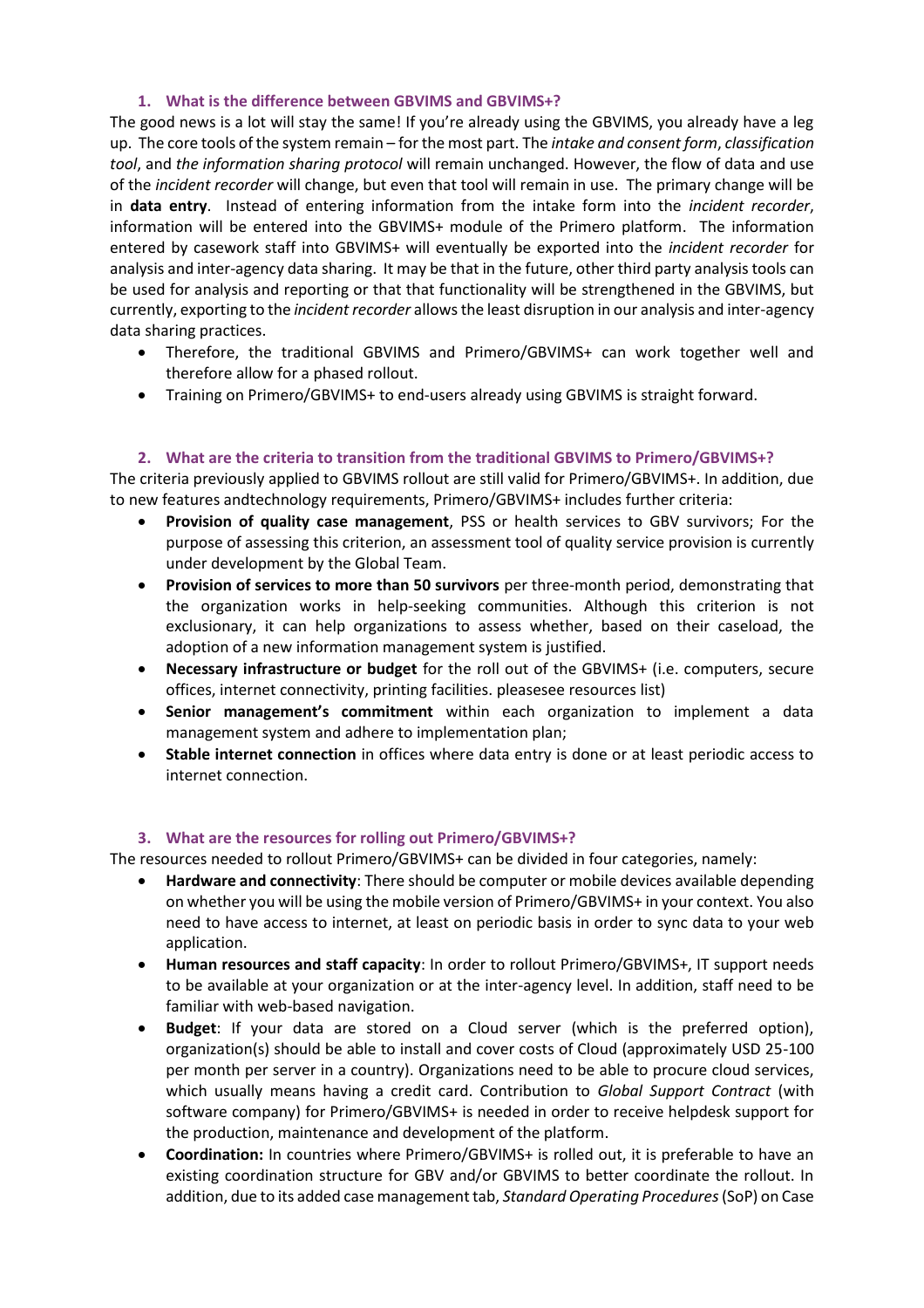management should be in place or under development. Finally, if data are stored on one Cloud server, at the inter-agency level, there should an agreement on server hosting among users (also called '*Terms of Use'*).

## **4. What resources are expected from each organization using the system?**

<span id="page-3-0"></span>It depends on whether organizations are using Primero as part of an inter-agency rollout with a single Cloud server or have separate servers.

- **IT staff/ System Administrator**: As part of inter-agency rollout, IT resources and System Administrator should be provided at the inter-agency level and each organization will not need to have these resources internally. However, they will still need to identify a focal point whose responsibilities will be the management of users and user groups in Primero/GBVIMS+.
- **Cloud server** unless the Cloud is hosted at the Inter-Agency level. It is worth mentioning that, if single organization opt for their own Cloud server, they will have the responsibility to maintain it. This means that they will need to build up their IT capacity and have a support contract with a software company.
- **Other resources** abovementioned will need to be in place within each organization such as hardware.

## **5. How long does a Primero/GBVIMS+ rollout take?**

<span id="page-3-1"></span>As for the traditional GBVIMS rollout, Primero/GBVIMS+ should be deployed according to 4 phases:

- **Phase 1 - Assessment Phase**. This phase requires actors in-country to analyze their context in line with the GBVIMS requirements in order to define its suitability. It also requires the Inter-Agency GBVIMS+ Focal Point to engage actors in country and the Global Steering Committee in a consultation process. During this phase, the Global Steering Committee will ensure that interested organizations meet the requirement criteria and have the relevant resources in place. The rollout will need to be formally endorsed by the Steering Committee who will dedicated human resources to facilitate the rollout.
- **Phase 2 - Planning**: Actors in-country should start planning the rollout. This includes mapping information flow of each organizations to help them determine how the Primero/GBVIMS+ will be integrated in their structure and coordinated with other IMS, if any. As part of this phase, roles and responsibilities in the rollout should be identified. For example, at the Inter-Agency level, a *System Administrator* should be designated. At the organizational level, Focal Points and Key staff should be identified using the *roles mapping* tool. At this stage, for interagency Cloud server hosting, *Terms of Use* should be developed among users and hosting agency. Finally, an implementation plan defining how the rollout will happen, how the data will be protected and maintained, etc. should be drafted.
- **Phase 3 – Implementation**: Staff should be trained on Primero/GBVIMS+ depending on their roles (i.e. GBV Service Provider, GBV Manager or System Administrator) by the *Global-level Technical Team* during an in-country mission. The *System Administrator* will work closely with the *Steering Committee* and the *Software Company* to adapt forms to the context and produce the platform (Go Live phase). Organizations will then start collecting, compiling and analyzing data. Consultation will start in order to develop or revise an *Information Sharing Protocol* among GBVIMS organizations.
- **Phase 4 – Maintenance**: This is the longest phase as it will last for the duration of the IMS. It is about maintaining the platform, ensuring the quality of the data collected and using them for programmatic changes and advocacy. During this phase, ongoing training and coaching of staff should take place in order to maintain their skills to use GBVIMS+. There should also be regular oversight and periodic reviews to ensure accountability and good practices are being maintained.

In order to ensure a proper rollout, each phase should be considered carefully and in due time to enable broad consultation and buy-in of all users. Therefore, depending on staff availability and resources in place, phases 1 to 3 can take up to 3-12 months to be completed.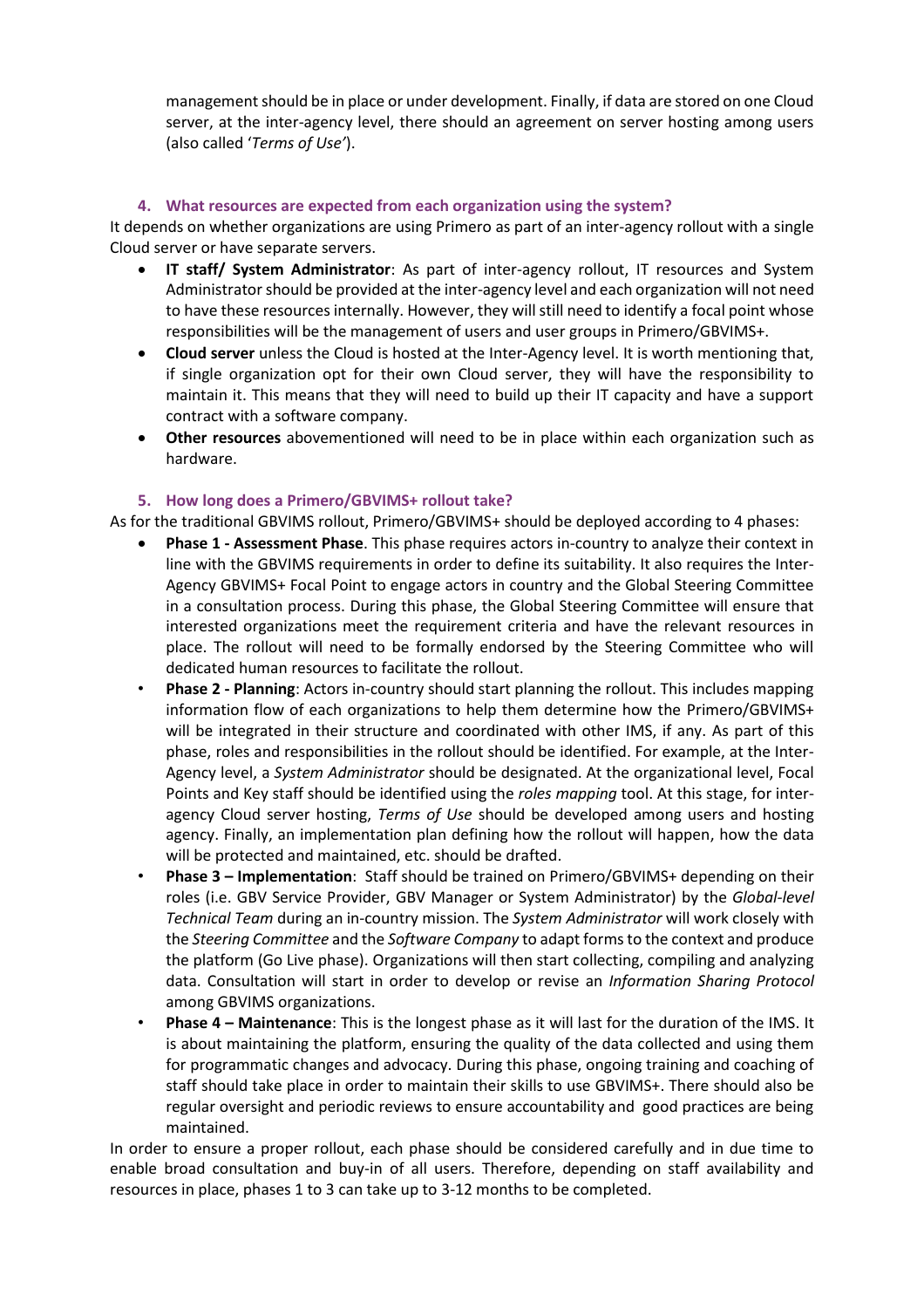## **6. What plans are available to build staff capacity on Primero?**

<span id="page-4-0"></span>As previously mentioned, training staff on Primero/GBVIMS+ will vary depending on their roles in the rollout and on whether they have been using the traditional GBVIMS in the past.

- For end-users (i.e. Case workers, data entry staff, caseworkers' supervisors) who have been using the GBVIMS previously, training will only take 1-2 days.
- For end-users who have NOT been using the GBVIMS previously, training will include all GBVIMS basic tools and will take between 4-6 days.
- For *System Administrator* or organization focal points, training will take between 1-2 days, regardless of whether they have been using the GBVIMS previously.

All trainings will be delivered by the *Global Team* in the first phase of the rollout. Trained *System Administrator* and *Organization Focal Points* will be able to replicate the training to their staff in the future.

## **7. What do we mean by Helpdesk Support on Primero/GBVIMS+?**

<span id="page-4-1"></span>Primero/GBVIMS+ is an flexible online and offline platform that requires different levels of support, depending on how it has been rolled out. Both the *Technical Team* of the *GBVIMS Steering Committee* and a Software company will be involved in providing this support

- Level 1: A user support problem that can be resolved either by training, guidance, or by an administrator making a small change in the application. Examples are: Password lost or reset request; User Error issues; Any "How to?" and "Why can't I?" questions which cannot be resolved using existing documentation or training materials. This level will be provided by the *System Administrator* or *Organisation Focal Point* in-country.
- **Level 2:** A serious issue that requires a major configuration change, or IT support to resolve. Usually it involves restarting the application on the server, or repairing corrupted data, or applying a major configuration change. Occasionally the problem could be caused by the cloud services provider making unforeseen changes to the underlying system hardware. This level will be escalated by the *System Administrator* or *Organisation Focal Point* in-country to the *Technical Team*. It will then usually be referred to the Software Company.
- **Level 3:** A serious problem which is affecting work and requires an immediate code change and rollout to production (a "hotfix"), or an immediate upgrade to an operating system component. This can be caused by a hidden bug that suddenly started to manifest or likelier by a recently publicised security concern about an underlying security component. This level will be dealt with by the Software Company under the oversight of the *Technical Team*.

This explains why a support contract with a software company will need to be in place when rolling out Primero/GBVIMS+ in order to produce, maintain and add further features in the platform.

### **8. What is the cost of rolling out Primero/GBVIMS+?**

<span id="page-4-2"></span>Costs will decrease as the Primero/GBVIMS+ application becomes more mature<sup>2</sup>. However, costs can be divided as follows:

• Server hosting;

j

- ICT/IT support for server instruction cost;
- Server Admin Cost;
- Production and Maintenance Support;
- Field Visits (incl. Global Team Deployment);
- Features development Support (optional)

In average, for 75 users per country, the cost per user is estimated around USD \$280. It is preferable to consider an Inter-Agency rollout in order to reduce rollout and maintenance costs.

<sup>&</sup>lt;sup>2</sup> The pilot rollout took place mid 2015 and has lead to more than 50 iterations of the platform.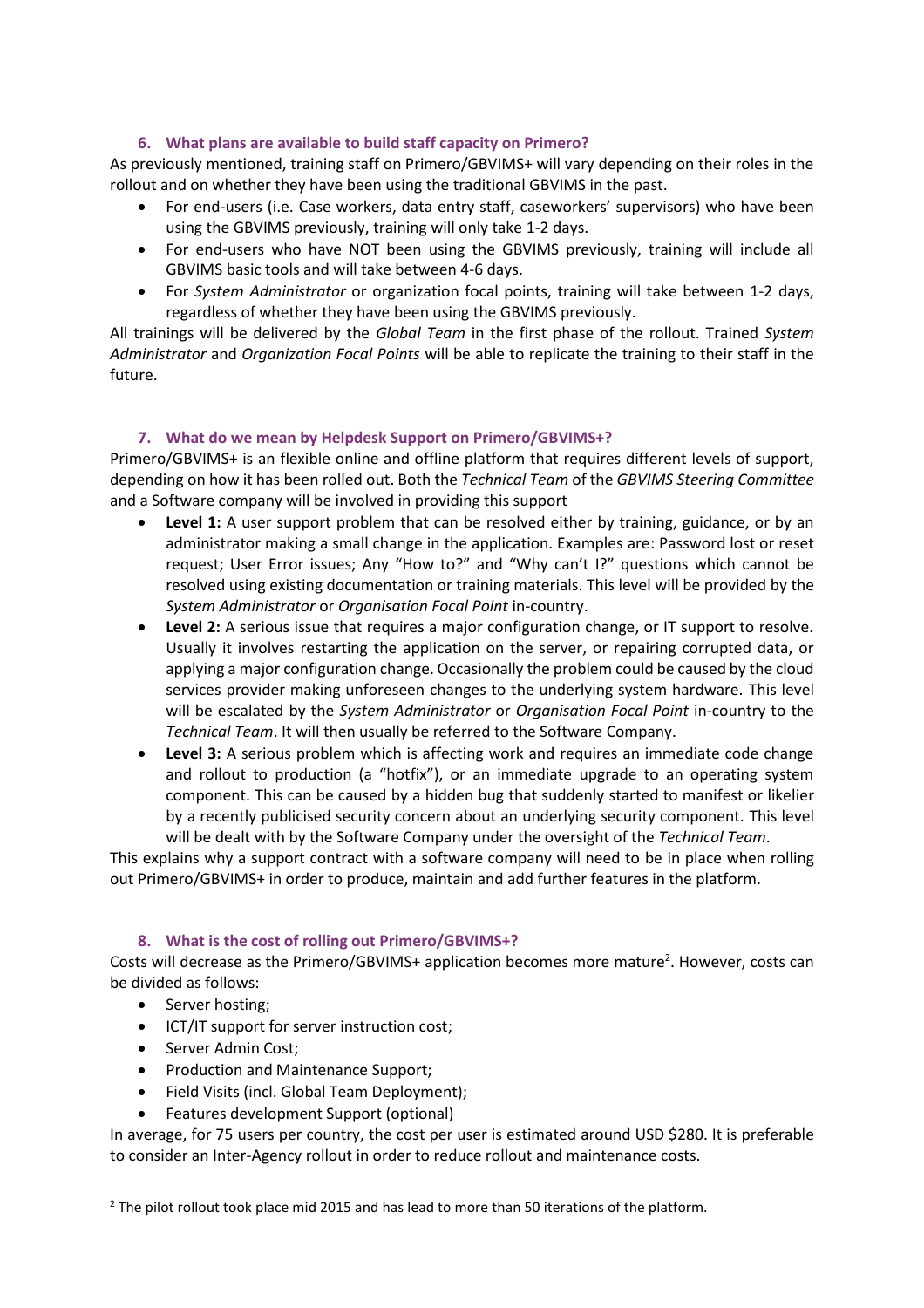#### **9. What is the limitation when Primero is used offline/ with difficult internet access?**

<span id="page-5-0"></span>When internet access is poor in places where data collection is done, Primero/GBVIMS+ offers a mobile option to data collection using mobile devices (mobile phone or tablet) which can be used without internet connection. This option can also be suitable in contexts where paper data collection is unsafe due to critical security situation (i.e. Risk of paper being seized by armed groups). However, using Primero/GBVIMS+ on mobile devices requires to have periodic access to internet in order to sync the mobile device to the web application. In addition, clear procedures need to be in place, in your implementation plan, in order to manage devices (i.e. Device management, user management, security measures to delete app, user contract, etc.). For mobile implementation, please add an additional line to your budget.

#### **10. How does Primero/GBVIMS+ work with the inter-agency compilation and reporting?**

<span id="page-5-1"></span>The information entered by casework staff into Primero/GBVIMS+ will eventually be exported into the incident recorder for analysis and inter-agency data sharing. It may be that in the future, other third party analysis tools can be used for analysis and reporting or that that functionality will be strengthened in the GBVIMS, but currently, exporting to the incident recorder allows the least disruption in our analysis and inter-agency data sharing practices.

#### **11. How does CPIMS+ and GBVIMS+ modules interact in Primero?**

<span id="page-5-2"></span>CPIMS+ and GBVIMS+ are two modules of Primero that sit on the same software platform. These modules can be deployed individually or together. In contexts where CPIMS+ and GBVIMS+ are deployed together, it is possible to have both platforms communicate through referrals or transfer, etc. Currently, there is no country where both modules have been rolled out at the same time. Such interoperability will increase effective communication between CP and GBV service providers to respond to individual cases. A pilot rollout of both system should budget for additional on-site time for implementation and planning.

### <span id="page-5-3"></span>**12. What does it mean when we say that Primero is open source? How will that work in order to ensure harmonization across countries?**

Open source means there can be a community of developers and users. We have a site for community developers to access the system (not the data). However, Primero/GBVIMS+'s open source is limited, users have to be approved by the GBVIMS Steering Committee. Data collection platforms like ODK are open source, meaning users can work on further developing the system over time, make bug fixes, add features – it's open to a broader community. It can mean the software is not tied to one development company for life, which is an advantage for Primero/GBVIMS+. Primero uses open source technologies and is licensed under the *GNU Affero GPL 3 License*<sup>3</sup> . Because in Primero/GBVIMS+, forms are configured and usage has to be endorsed by the *GBVIMS Steering Committee*, rollouts are harmonized based on the *GBVIMS Guidelines* and the *Inter-Agency Case Management Guidelines*.

### **13. Where is data hosted?**

j

<span id="page-5-4"></span>Primero/GBVIMS+ can be deployed through three modalities: local computer (roving), local server or Cloud-based. Building on previous rollouts of Primero, only the Cloud-based option is viable because it has the least opportunity to be damaged or compromised while offering high levels of accessibility (anyone with an internet connection) and dynamic storage (meaning that there is no limit on the amount of data stored). This allows better, more secure access to the data. However, there is a higher

<sup>3</sup> <https://www.gnu.org/licenses/agpl-3.0.en.html>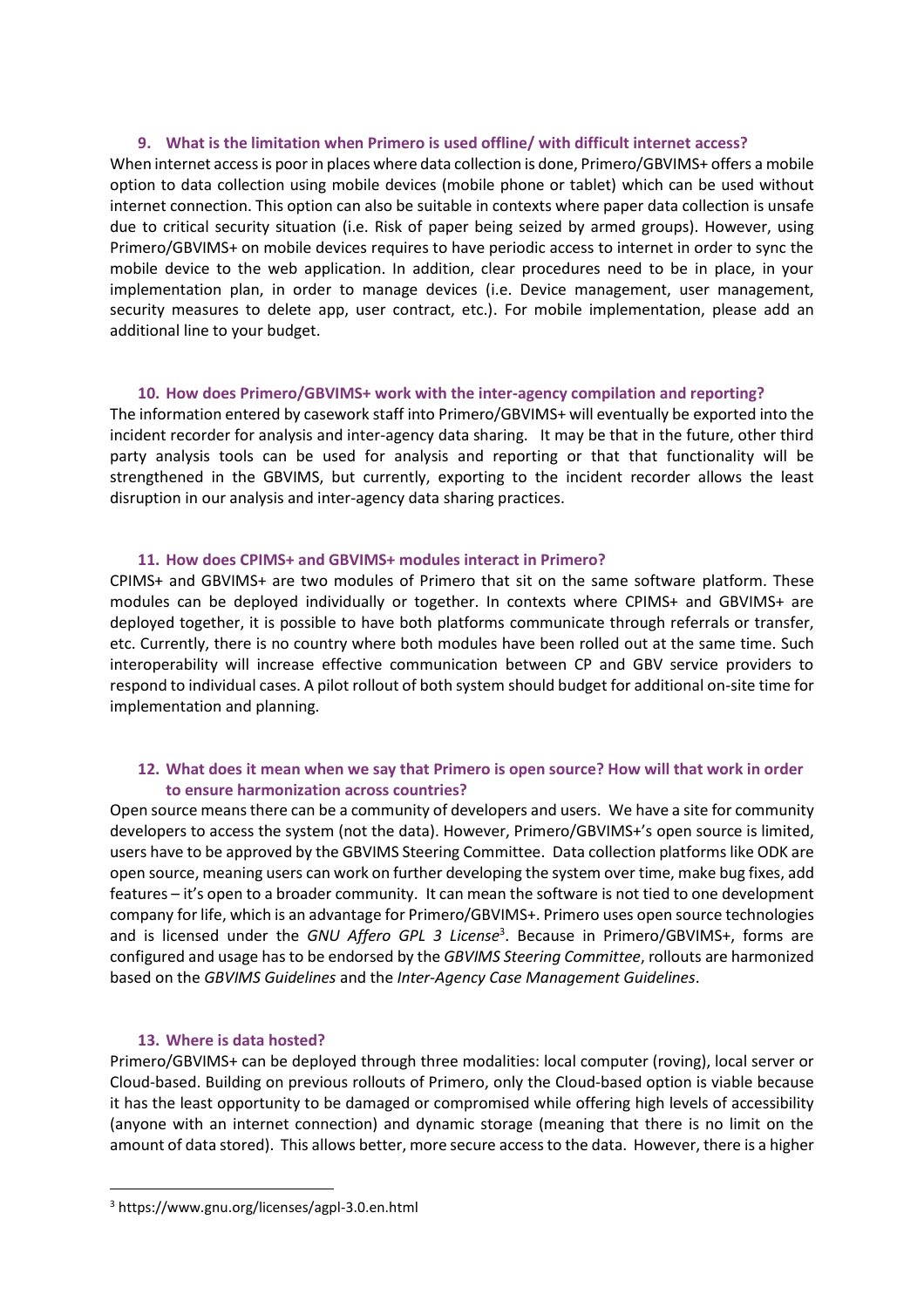cost implication for hosting data on a Cloud-based system. In addition to a higher cost (approximately \$1000-\$5000+ annually, depending on storage requirements), this requires some work on the part of the IT team to set up and establish system access. However, the benefits of monitoring tools improve troubleshooting (on behalf of the cloud service provider) and allow for less required involvement from local IT teams. This option also raises issues linked to data ownership – the organization hosting the Cloud owns the data. It also requires more coordination among partners. In order to use Primero's full potential (i.e. Referrals, transfer, etc.), organizations should be set up on the same Cloud. However, depending on the context, organizations can choose to store their data on their own Cloud which will be costlier for each organization but will not raise concerns in terms of data ownership. For the purpose of decision-making on server hosting, it is important to stress that each Cloud has their own server to be maintained which increases costs associated to helpdesk (see question 7).

#### **14. Can the platform be adapted for each context?**

<span id="page-6-0"></span>As for the GBVIMS, Primero/GBVIMS+ platform (cf. Incident Tab and Case Management Tab) have been standardized across instances. They are modelled on the GBVIMS *Intake Form* and the *Inter-Agency Case Management Guidelines.* However, a number of fields will need to be adapted to each context such as the locations, types of harmful traditional practices, etc.

#### **15. Will there be a need for a revised Information Sharing Protocol?**

<span id="page-6-1"></span>Since data will still be shared through the *Incident Recorder* exported based on the data entered in the Incident Tab, there should not be a need to revise the *Information Sharing Protocol* in place. However, for Inter-Agency rollouts of Primero/GBVIMS+, there is a need to develop *Terms of Use* if data of each organization is hosted on the same server. These *Terms of Use* consist in an agreement among users and hosting agency (i.e. UNICEF) on how the data will be collected, stored, accessed and used by all actors. Templates of *Terms of Use* are available and the Technical Team will typically facilitate their development in-country as part of the rollout.

#### **16. How does the Case Management Tab in Primero/GBVIMS+ function?**

<span id="page-6-2"></span>The Case Management tab in Primero/GBVIMS+ has been developed based on the recently released *Inter-Agency GBV Case Management Guidelines*. It is broken down is several form groups corresponding to each steps of Case Management (i.e. Survivor profile and Assessment, action plan, safety plan, follow up, case closure). The platform also enables flagging and un-flagging cases which could be helpful between caseworkers and their supervisors. Additional functions such as referring, assigning, transferring cases are also included. As Primero/GBVIMS+ is role-based, it facilitates case supervision between caseworkers and their supervisor. It can also be used internally and at the interagency level for referring cases to service providers using Primero/GBVIMS+ (i.e. Between a case worker and a health service provider for the provision of Clinical Management of Rape to a survivor).

### <span id="page-6-3"></span>**17. How will Primero/GBVIMS+ improve my daily tasks working in an organization providing services to GBV survivors?**

Primero/GBVIMS+ will support timely and effective quality case management to GBV survivors. Therefore, it equips GBV service providers to document and conduct their case management process in a safe and confidential manner.

- It provides an online and offline platform for survivor case management and incident tracking;
- It facilitates referrals in and out of the system;
- It is an opportunity to store less paper or advance to paperless systems especially with its offline mobile solution;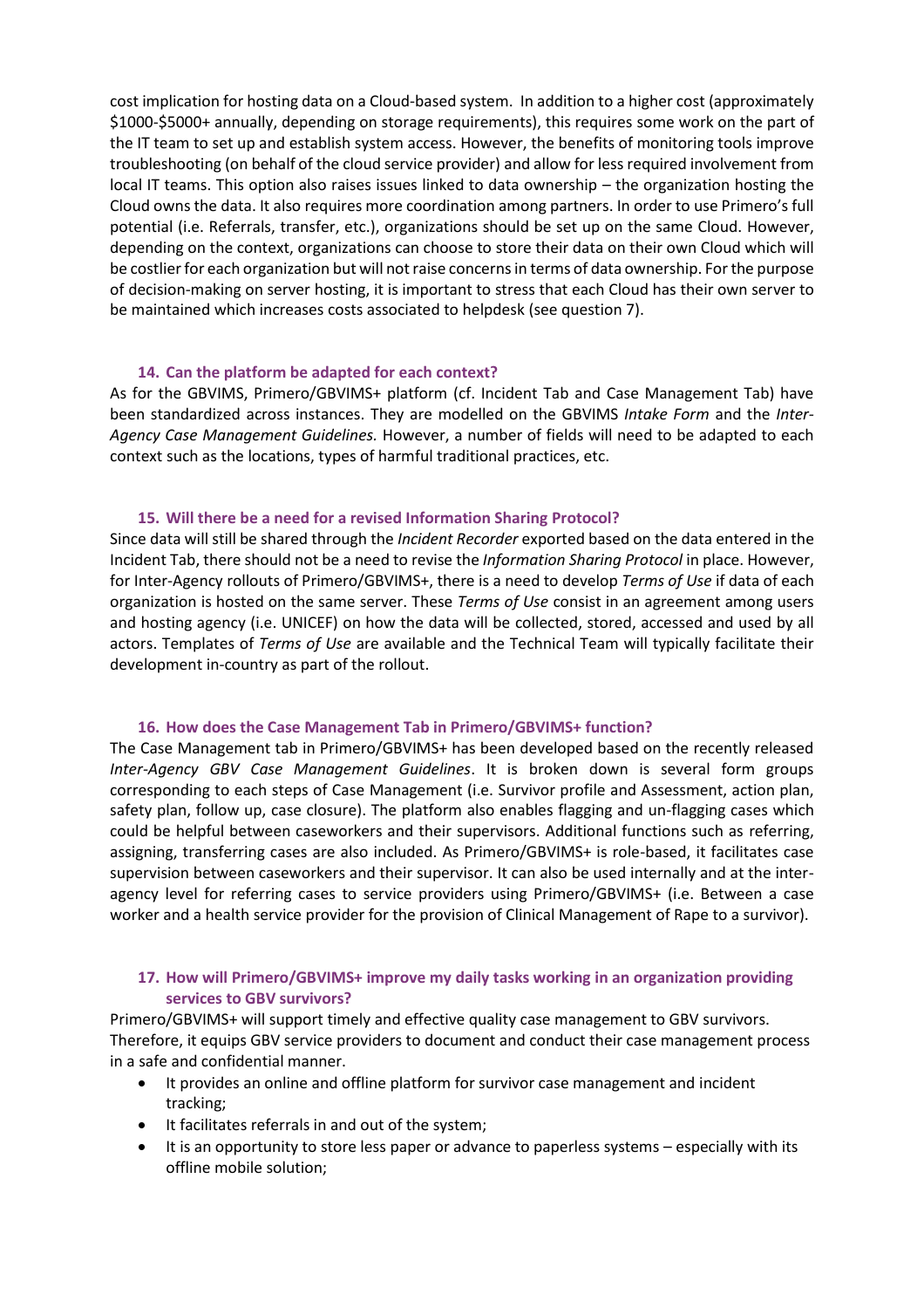- It is a shared platform knowledge in country between sectors (not hosted on same platform, but shared knowledge about system administration/maintenance);
- It enables for system features development each new feature added to any platform and any module can benefit the others.
- There will only be more and more opportunities for collaboration between sectors as the system is rolled out more broadly – like analysis for example.

#### **18. How is confidentiality ensured in Primero/GBVIMS+?**

<span id="page-7-0"></span>Primero/GBVIMS+ forms are modelled on the GBVIMS *Intake Form* and coding system. Thanks to its role-based access, the Case Management Tab contains identifying information (i.e. names) that are only visible to the caseworkers. Their own supervisor will not be able to see such information. In addition, each access is individual and based on each role within the organization. Therefore, cases will only be seen by those whose access is justified by their own roles. For example, a caseworker will only be able to see their own cases. The Program Manager will be able to see aggregate-level data and not individual cases for the purpose of reporting and monitoring.

#### **19. What is the role of the government?**

 $\overline{a}$ 

<span id="page-7-1"></span>Primero/GBVIMS+ has not yet been rolled out in a context where the Government was involved. However, such cases can be considered as long as due consideration has been given to risks and benefits of the Government engagement in the rollout. Steps need to be taken and protocols established to ensure privacy and confidentiality. The Global Team has developed a resource on Government Engagement in the GBVIMS that can be found here: [http://www.gbvims.com/wp/wp](http://www.gbvims.com/wp/wp-content/uploads/Guidance-Note-Government-Engagement-in-the-GBVIMS-FINAL.pdf)[content/uploads/Guidance-Note-Government-Engagement-in-the-GBVIMS-FINAL.pdf](http://www.gbvims.com/wp/wp-content/uploads/Guidance-Note-Government-Engagement-in-the-GBVIMS-FINAL.pdf)

#### **20. Why does Primero not include a MARA module?**

<span id="page-7-2"></span>Primero development has been led by UNICEF and the modules have been developed in coordination with the CPIMS and GBVIMS Steering Committees as part of their request for a more effective and secure way to collect and store data. Including a tab for MARA<sup>4</sup> reporting was not included in the development of Primero. However, the Global Team developed a Guidance note on intersections between GBVIMS and MARA that governs how data can be shared between GBVIMS and MARA actors, which applies for Primero/GBVIMS+<sup>5</sup>. Primero does not prevent you from continuing to share data through the incident recorder MARA report.

#### **21. Is the use of Primero/GBVIMS+ limited to humanitarian settings?**

<span id="page-7-3"></span>No. The GBVIMS is currently rolled out mostly in humanitarian settings; However, it has also been rolled out in development contexts (i.e. Philippines, Colombia). There is nothing that prevents Primero/GBVIMS+ from being rolled out in development contexts if actors in-country have the relevant resources and meet the required criteria for rollouts.

<span id="page-7-4"></span>**22. Is there any online resources and training modules on Primero/GBVIMS+?** Primero/GBVIMS+ user guides and training materials can be found a[t www.gbvims.com](http://www.gbvims.com/) under 'GBVIMS Tools' > 'Primero'.

<sup>4</sup> MARA stands for Monitoring, Analysis, and Reporting Arrangements on Conflict-Related Sexual Violence <sup>5</sup> Provisional Guidance Note: Intersections between the Monitoring, Analysis and Reporting Arrangements (MARA) and The Gender-Based Violence Information Management System (GBVIMS) can be found here: [http://www.gbvims.com/wp/wp-content/uploads/Provisional-Guidance-Note-on-Intersections-Between-](http://www.gbvims.com/wp/wp-content/uploads/Provisional-Guidance-Note-on-Intersections-Between-GBVIMS-MARA.pdf)[GBVIMS-MARA.pdf](http://www.gbvims.com/wp/wp-content/uploads/Provisional-Guidance-Note-on-Intersections-Between-GBVIMS-MARA.pdf)